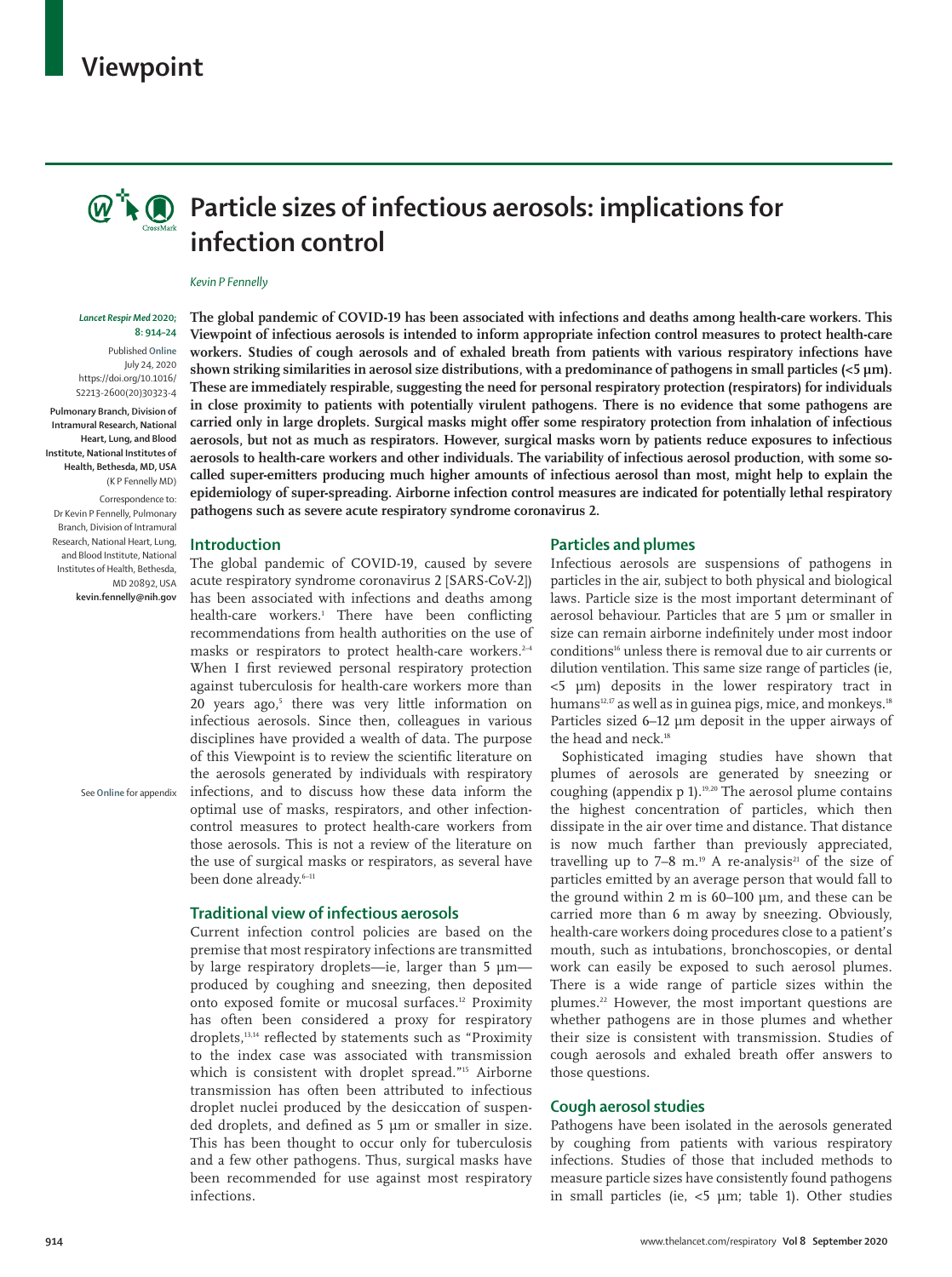## **Key messages**

- Infectious aerosols are particles with potentially pathogenic viruses, bacteria, and fungi suspended in the air, which are subject to the same physical laws as other airborne particulate matter. The biology of the pathogens predicts their airborne survival, infectivity, virulence, and other characteristics.
- Particle size is the most important determinant of aerosol behaviour.
- Small aerosol particles smaller than 5 µm in aerodynamic size are most likely to remain airborne for indefinite periods (unless there is removal due to air currents or dilution ventilation), and to be deposited in the lower respiratory tract.
- Infection control guidelines have stated that most respiratory infections are transmitted by respiratory droplets—ie, particles larger than 5–10 µm in size. Airborne transmission has been attributed to only a few pathogens, notably *Mycobacterium tuberculosis*, via infectious droplet nuclei that are particles sized 5 um or smaller. The use of airborne infection isolation rooms and respirator masks has been recommended only to protect against airborne transmission.
- These recommendations have been based on old data and inferences. Over the past two decades, investigators have collected and directly measured the particle sizes of infectious aerosols emitted from individuals with respiratory infections from aerosols generated by cough and from exhaled breath.
- The studies reviewed in this paper consistently show that humans produce infectious aerosols in a wide range of particle sizes, but pathogens predominate in small particles (<5 µm that are immediately respirable by exposed individuals.

without particle size data focused on other outcomes,<sup>16,33,34</sup> or used methods that could not provide sizing data.<sup>35-40</sup>

## **Tuberculosis**

When culturable cough aerosols produced by patients with tuberculosis were directly measured, most (96%) of the culturable *Mycobacterium tuberculosis* were in particles smaller than  $4.7 \mu m$  (figure 1).<sup>24</sup> There were few *M tuberculosis* in large particles (ie, >7·0 µm) and on settle plates (11% with any colony-forming units  $[CFU]$ ).<sup>24</sup> Culturable cough aerosols from index cases of tuberculosis were found to be the best predictor of new infections of tuberculosis in their household contacts.<sup>34</sup> A consistent finding in tuberculosis aerosol studies is the variability of infectious aerosol production from patients with pulmonary tuberculosis.<sup>33</sup> These data suggest that a few patients with tuberculosis are infectious via cough aerosols, and some are very infectious,<sup>41</sup> coherent with the epidemiological observation of super-spreading.<sup>42,43</sup>

*M tuberculosis* has also been detected in a 1·4 m³ chamber, using both molecular and culture-based methods.25 Most (59%) of the particles were smaller than  $3.3 \mu m$ . In the largest study<sup>26</sup> of cough aerosols in tuberculosis, almost half of the patients with drug-

- Data are accumulating that severe acute respiratory syndrome coronavirus 2 (SARS-CoV-2), the virus that causes COVID-19, is transmitted by both small and large particle aerosols.
- These data suggest that health-care workers should be protected from these potentially infectious aerosols when working in close proximity to patients.
- Some surgical masks might offer respiratory protection compared with not wearing a mask. Filtering facepiece respirators offer more respiratory protection than surgical masks, and powered air purifying respirator (PAPRs) hoods offer the best protection for most health-care settings.
- Face shields can help decrease exposures to and contamination from large particle aerosols, but they do not offer inhalation protection against small particle aerosols.
- PAPRs have built-in eye protection. Surgical masks and other respirators require a face shield or goggles to protect the eyes to prevent infection.
- Masking of patients can help to partly reduce infectious aerosol exposures to health-care workers, but are not a substitute for physical distancing and other infection control measures.
- Aerosolisation of respiratory pathogens is highly variable, at least partly due to the log-normal distribution of infectious aerosols, consistent with so-called superspreading.
- Airborne infection isolation rooms and other infection control measures against airborne infection are indicated for virulent respiratory pathogens such as SARS-CoV-2.

resistant-tuberculosis generated cough aerosols, and the highest counts of viable bacilli were in the 2 $\cdot$ 1-4 $\cdot$ 7 µm size range, consistent with previous studies.<sup>24,25</sup>

## **Cystic fibrosis**

*Pseudomonas aeruginosa* has been collected from cough aerosols in patients with cystic fibrosis.<sup>27</sup> These patients generated a particle size distribution that was only slightly larger than that noted in patients with tuberculosis (figure 1). There were relatively few large particles containing bacteria on the settle plates (median 6 CFU) or in a wash of the connecting tubing (1120 CFU, 95% CI 200-6060).<sup>27</sup> In a follow-up study, the investigators found that viable *P aeruginosa* from cough aerosols could travel 4 m and remain culturable for up to 45 min.<sup>28</sup>

## **Influenza and other viruses**

To study the effect of distance, cough aerosols were collected at distances of 1 ft, 3 ft, and 6 ft from 61 patients with influenza (influenza A or influenza B).<sup>31</sup> Particles smaller than 4.7 µm were collected at all three sampling sites. At 6 ft (1·83 m), hardly any large particles (ie,  $\geq 4.7 \,\mathrm{\mu m}$ ) were detected. The magnitude of the influenza aerosol output was log-normally distributed, again coherent with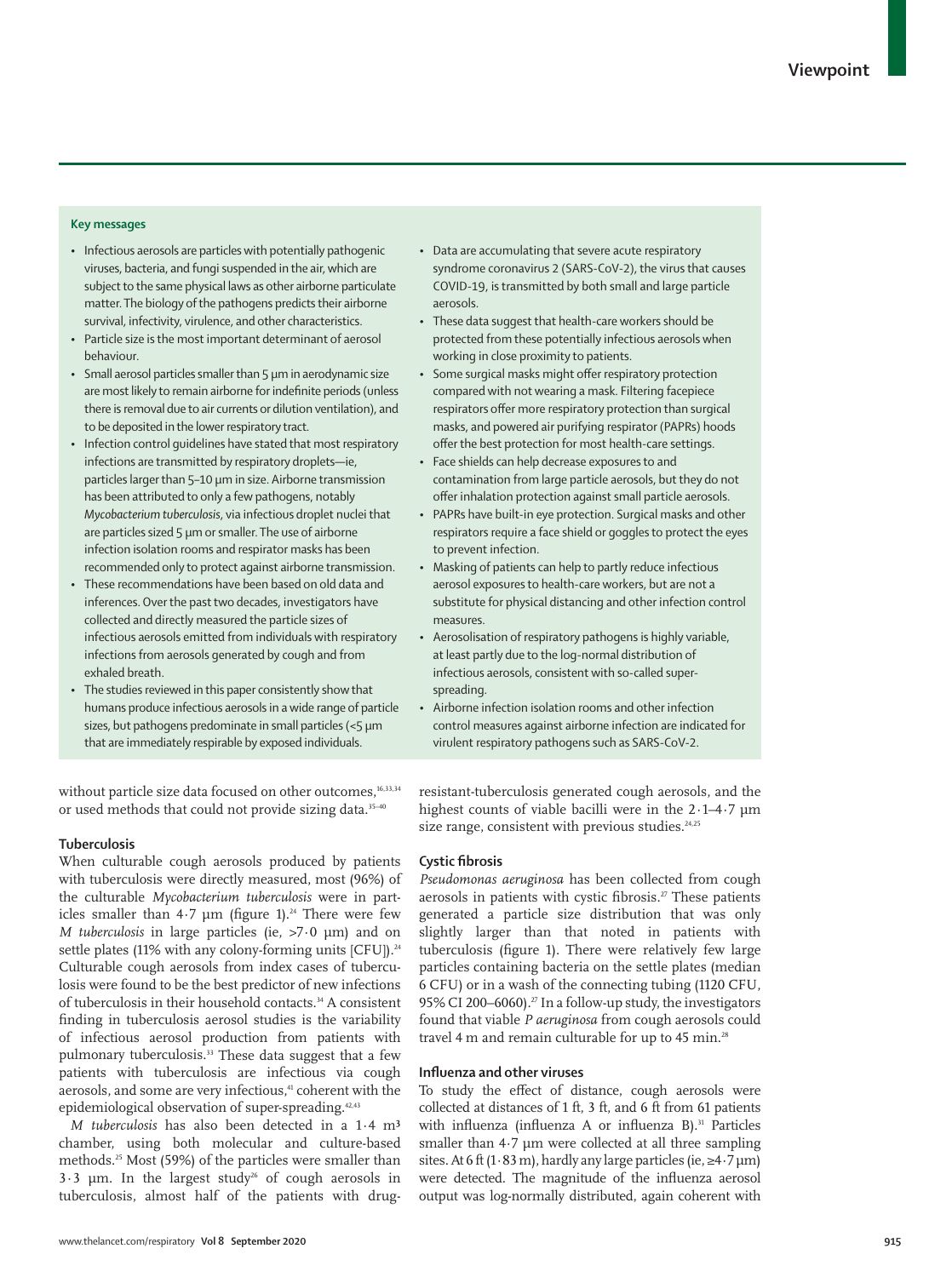|                                                                    | Pathogen, n/N (%) patients                                    | Containment method<br>and sampling time             | Aerosol sampling method                               | Small particle size<br>range ( $\mu$ m; % of<br>total aerosol) | <b>Median CFU</b><br>(range)                               | Comment                                                          |
|--------------------------------------------------------------------|---------------------------------------------------------------|-----------------------------------------------------|-------------------------------------------------------|----------------------------------------------------------------|------------------------------------------------------------|------------------------------------------------------------------|
| Denver, CO, USA (Fennelly<br>et al, 2004) <sup>23</sup>            | Mycobacterium tuberculosis,<br>4/16(25%)                      | Plexiglass box, $2 \times 5$ min                    | Two Andersen cascade<br>impactors                     | Most <4 $-7$                                                   | NR (3-633)                                                 | Development study:<br>all MDR-TB; no HIV                         |
| Kampala, Uqanda<br>(Fennelly et al, 2012) <sup>24</sup>            | M tuberculosis, 28/101 (28%)                                  | Stainless steel cylinder:<br>$30 L, 2 \times 5$ min | Two Andersen cascade<br>impactors                     | $-4.7(96%)$                                                    | $16(1 - 710)$                                              | Feasibility study:<br>8 (8%) MDR-TB;<br>49/84 (58%) HIV-positive |
| Cape Town, South Africa<br>(Patterson et al, 2018) <sup>25</sup>   | M tuberculosis, 15/35 (43%) by<br>culture; 25/27 (93% by PCR) | Custom chamber<br>1400L                             | Andersen cascade impactor<br>and polycarbonate filter | $<$ 4 $\cdot$ 7 (59%)                                          | $2.5(1-14)$                                                | $\ddotsc$                                                        |
| Cape Town, South Africa<br>(Theron et al, $2020$ ) <sup>26</sup>   | M tuberculosis, 142/452 (31%)                                 | 10 L polypropylene<br>chamber; 5 min                | One Andersen cascade<br>impactor                      | 4.7(60%)                                                       | $2 - 4(1 - 310)$                                           | $\ldots$                                                         |
| Brisbane, OLD, Australia<br>(Wainwright et al, 2009) <sup>27</sup> | Pseudomonas aeruginosa,<br>25/28 (89%)                        | Stainless steel cylinder:<br>$30 L, 2 \times 5$ min | Andersen cascade impactor                             | $<$ 4 $\cdot$ 7 (72%)                                          | NR (0-13 485)                                              | $\ddotsc$                                                        |
| Brisbane, OLD, Australia<br>(Knibbs et al, 2014) <sup>28</sup>     | P aeruginosa, 17/18 (94%) at<br>4 m                           | Stainless steel distance<br>rig                     | One Andersen cascade<br>impactor                      | $<$ 4.7 (58%) at 4 m                                           | Mean 14.3 (95% CI<br>$10.9 - 18.7$ ) for<br>small fraction | $\ldots$                                                         |
| Morgantown, WV, USA<br>(Lindsley et al, 2010) <sup>29</sup>        | Influenza A, 32/38 (84%)                                      | Mechanical spirometer<br>(10 L)                     | NIOSH sampler                                         | $<$ 4 (65%)                                                    |                                                            | $\ddotsc$                                                        |
| Morgantown, WV, USA<br>(Lindsley et al, 2012) <sup>30</sup>        | Influenza, N=9                                                | Mechanical spirometer<br>with HEPA filtered air     | Laser particle spectrometer                           | Average count<br>median diameter<br>$0.63$ (SD $0.05$ )        | Average particles<br>per cough 75 400<br>(SD 97300)        | No viable sampling                                               |
| Winston-Salem, NC, USA<br>(Bischoff et al, 2013) <sup>31</sup>     | Influenza A and B, 26/61 (43%)                                | Inpatient rooms and<br>emergency department         | Andersen cascade impactor                             | <4.7 (more than 75%<br>at 1 ft); almost 100%<br>at $6$ ft      |                                                            | 5 (19%) emitted 32 times<br>more than others                     |
| Sydney, NSW, Australia<br>(Gralton et al, 2013) <sup>32</sup>      | 23/28 (80%) mixed viruses                                     | Custom unit                                         | Andersen cascade impactor                             | $4 - 7$                                                        | Not measured                                               | HRV, RSV, influenza A, and<br>parainfluenza                      |

efficiency particulate air. HRV=human rhinovirus. RSV=respiratory syncytial virus.

*Table 1:* **Summary of studies of infectious aerosols collected from coughs with particle size data**

super-spreading (figure 2). In a separate study using a different bioaerosol sampler,<sup>29</sup> viral RNA was detected in cough aerosols in 38 (81%) of 47 patients with influenza. 35% of the viral RNA was in particles larger than 4  $\mu$ m, and 65% was in particles sized 4 µm or smaller (figure 2).

In children and adults with upper respiratory infections, PCR assays have detected various viruses.<sup>32</sup> During coughing, 82% of participants produced small particles (<4·7 µm) containing virus, versus 57% who produced larger particles.

## **Exhaled breath aerosol studies**

In studies of exhaled breath aerosols with particle size measurements, pathogens were consistently found in small particles (<5 µm; table 2). Other studies assayed exhaled breath condensates or filters,<sup>38,48</sup> or used other methods that cannot provide particle size distributions such as direct impaction onto a Petri dish<sup>40</sup> or into liquid media.36 However, most particles in exhaled breath are smaller than 4  $\mu$ m, with a median between 0.7 and  $1·0$  μm.<sup>49</sup>

Several virus types have been detected in exhaled breath condensates using PCR, such as influenza,<sup>50-52</sup> human rhinovirus,<sup>50,52</sup> respiratory syncytial virus,<sup>50,52</sup> cytomegalovirus,<sup>53,54</sup> Epstein-Barr virus,<sup>53</sup> human papillomavirus,<sup>55</sup> and *Torque teno* virus.<sup>56</sup> Bacteria have also been detected by PCR in exhaled breath condensates, especially

*Haemophilus influenzae*, and also *P aeruginosa*, *Escherichia coli*, *Stenotrophomonas maltophilia*, meticillin-sensitive *Staphylococcus aureus*, and meticillin-resistant *S aureus*. 57 Viral and bacterial pathogens were isolated from exhaled breath condensates in the same patients, including influenza A, respiratory syncytial virus, *S aureus, H influenzae, Legionella pneumophila,* and *Mycoplasma pneumoniae*. <sup>58</sup> *Cladosporium, Alternaria, and Penicillium*  species have been detected in the exhaled breath condensates of patients with asthma.<sup>59</sup> In a study of exposures to patients with *Pneumocystis jirovecii* colonies, the exhaled breath was positive by PCR in two (50%) of four critically ill patients and in two (22%) of nine exposed health-care workers with colonies.<sup>60</sup>

Once direct measurement of particles containing viruses in exhaled breath was technically feasible, most particles (87%) with influenza viral RNA were found to be smaller than 1 µm. 44 Exhaled influenza viral generation rates were estimated to be from fewer than 3·2 to 20 virus particles per min. Further developments enabled detection of socalled fine versus coarse particles (ie,  $\leq$ 5 µm *vs* >5 µm).<sup>45</sup> Influenza viral RNA was detected in the exhaled breath of 34 (92%) of 37 adults.<sup>45</sup> The fine particles contained 8·8-times (95% CI 4·1–19·0) more viral copies than did the coarse ones. Respiratory viruses have been found in both coughs (82% of participants) and exhaled breath (81% of participants).<sup>32</sup> Similarly, influenza virus was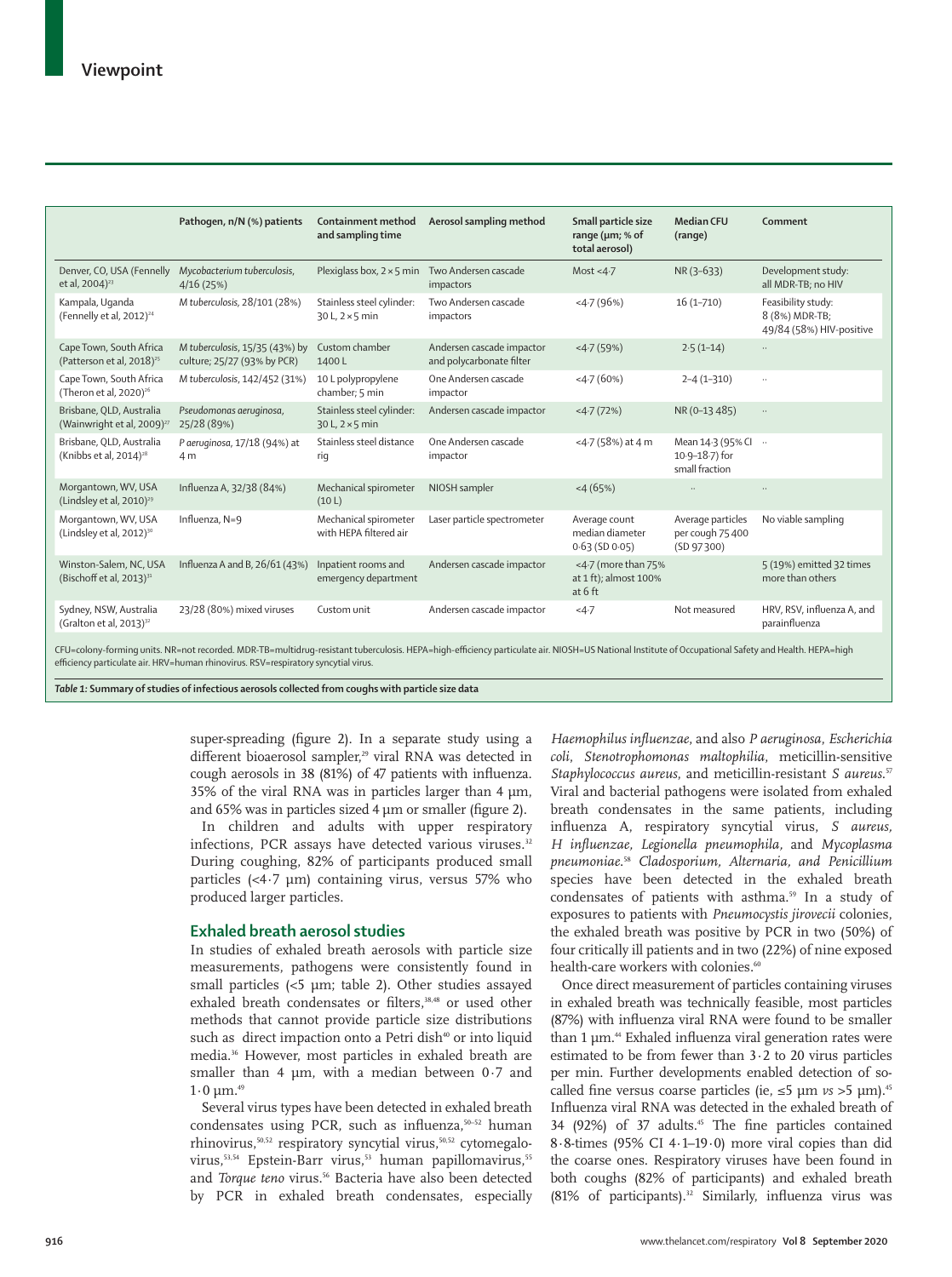Anatomical deposition site Upper airway **Bronchi** Bronchi Alveoli 60 50 Total aerosol CFU (%) Total aerosol CFU (%) 40 30 20 10  $\Omega$ **B** $\overline{2}$  $Log$  aerosol (CFU + 1) Log aerosol (CFU + 1) 1 0 1 2 3 4 5 6 Andersen viable impactor stage

*Figure 1:* Particle size distributions of cough aerosols from (A) patients with tuberculosis<sup>24</sup> and (B) patients **with cystic fibrosis infected with** *Pseudomonas aeruginosa***<sup>27</sup>**

(A) Reproduced from Fennelly et al,<sup>24</sup> by permission of the American Thoracic Society. (B) Reproduced from Wainwright et al.<sup>27</sup> Error bars represent 95% CIs. CFU=colony forming units.

also detected by PCR in 19% of personal samplers and 17% of stationary samplers in an urgent care clinic.<sup>76</sup> In the same clinic, respiratory syncytial virus RNA was detected in 38% of the personal samplers and 32% of the stationary samplers; 42% of the particles containing influenza and 9% of the particles containing respiratory syncytial virus were smaller than 4·1 µm. In a smaller study, $\pi$  influenza A viral RNA was detected in five (50%) of ten sample collections. Most (four of five) were from particles larger than 4 µm, and one was from particles sized 1–4  $\mu$ m. In another study,<sup>78</sup> six (37.5%) of 16 air samples near patients with influenza were positive by PCR in all particle size ranges tested—ie, smaller than  $1 \mu m$ ,  $1-4 \mu m$ , and larger than  $4 \mu m$ .

In a large study<sup>79</sup> in a busy inner-city emergency department, influenza was detected in 53 (42%) of 125 personal samplers worn by 30 health-care workers, in 28 (43%) of 96 room air samples, in 23 (76%) of 30 surface samples, and on three (25%) of 12 respirators worn while exposed to a patient with confirmed influenza. In a separate study at a large hospital in China,<sup>80</sup> influenza was detected in 15 (79%) of 19 air samples in all particle size ranges (<1 µm, 1–4 µm, and >4 µm). Total influenza virus ranged from 3715 to 119371 copies per m³. Similar to the study in which influenza virus and respiratory syncytial virus were both detected by PCR,<sup>76</sup> viable respiratory syncytial virus

found in similar amounts in coughs (53% of participants) and breath (42% of participants).<sup>36</sup> Human rhinovirus was collected more frequently in exhaled breath than in cough aerosols using a filter method.<sup>38</sup> Findings from two studies with comparable particle size data showed that influenza virus in exhaled breath is contained in smaller particles than influenza virus in cough (figure 3).<sup>29,44</sup>

Three studies did not detect *M tuberculosis* in exhaled breath condensates.<sup>61-63</sup> In a study of 16 patients with tuberculosis requiring mechanical ventilation, PCR assays of filters in the expired air were positive in 12  $(75\%)$ .<sup>64</sup> However, two studies<sup>65,66</sup> using face-mask sampling from patients with tuberculosis have detected *M tuberculosis* in exhaled breath. In the first,<sup>65</sup> a N95 respirator with a sampling membrane was worn for 5 min. Patients with tuberculosis were instructed to cough, talk, and breathe normally. *M tuberculosis*-specific RNA, suggesting viability, was detected in all 15 participants. In a more detailed 24-h study of 78 patients with tuberculosis, *M tuberculosis* was detected more frequently in face-mask samples (86%) than in sputum  $(21%)$ .<sup>66</sup>

The most probable mechanism to explain the presence of pathogens in exhaled breath is that the opening of collapsed bronchioles generates aerosols, but there are other theories such as vocal cord closure and vibration.<sup>49,67</sup> These mechanisms might explain transmission from asymptomatic individuals.<sup>68</sup> However, there are no data supporting transmission from infectious aerosols in exhaled breath, as most of these studies were focused on diagnostics.

## **Room air and personal sampling studies**

Infectious aerosols have also been collected from room air, suggesting the potential for exposures to health-care workers. Varicella-zoster virus, known to be one of the most contagious viruses, was detected by PCR in the room air of 64 (82%) of 78 patients with varicella and in the room air of nine (70%) of 13 patients with herpes zoster, suggesting airborne transmission.<sup>69</sup> Measles is another very infectious virus. Aerosol sampling was done in the room of a young woman with measles at the head of her bed, and at 0·61 m and 0·91 m away from her head  $(0.91 \text{ m}$ =foot of the bed). PCR assays were positive for measles RNA in the particles smaller than 4·7 µm collected at all locations; however, particles larger than 4·7 µm were only positive for virus at the head of the bed. None of the samples were positive by tissue culture.<sup>70</sup>

*M tuberculosis* has been detected in hospital air by PCR from settle plates<sup>71</sup> and filters.<sup>64,72,73</sup> In an outpatient clinic in South Africa, *M tuberculosis* was detected by PCR more frequently from personal air samplers worn by health-care workers (in nine [36%] of 25) than by stationary samplers (in two  $[8.3\%]$  of 24).<sup>74</sup> Influenza virus has been detected using PCR in personal samplers worn by health-care workers and in ambient air samples from an emergency department: 50% of the airborne virus particles were 4 µm or smaller. 75 Influenza A was

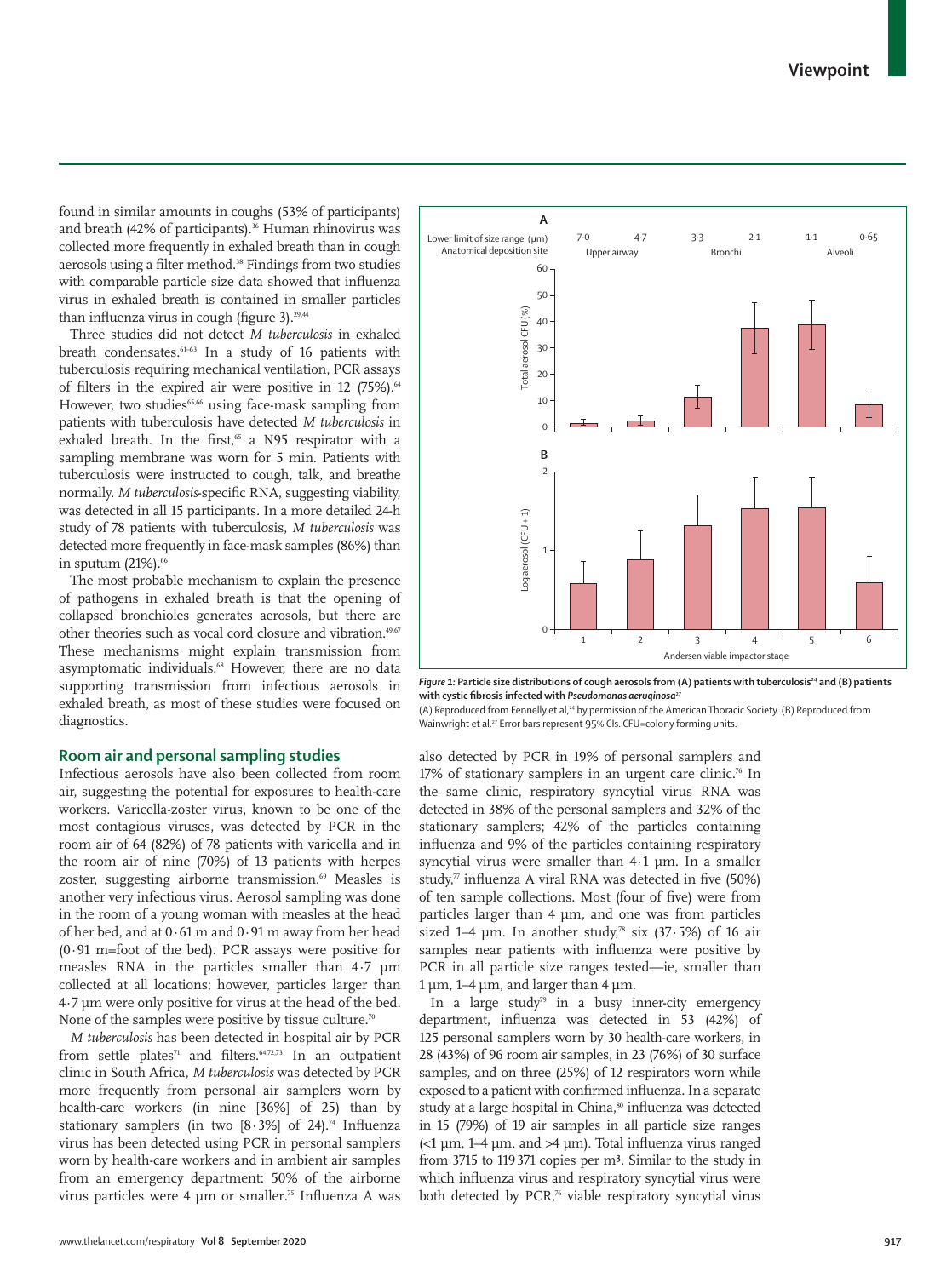

Figure 2: Log-normal distributions of the magnitudes of cough aerosols from patients with influenza using (A) an Andersen cascade impactor<sup>31</sup> and (B) a **NIOSH two-stage aerosol sampler,29 coherent with super-spreading**

(A) Reproduced from Bischoff et al,31 by permission of Oxford University Press. (B) Reproduced from Lindsley et al.29 NIOSH=US National Institute of Occupational Safety and Health.  $HID_{50} = 50%$  human infectious dose.

was collected from room air near 22 (92%) of 24 infected infants and young children on a general ward and near all ten patients in the intensive care unit; most of the virus was contained in particles smaller than  $4.7 \mu m$ .<sup>81</sup> Human rhinovirus RNA has been isolated from the air of office buildings, but no specific size range was specified.<sup>82</sup>

Adenovirus was detected by PCR from eight (29%) of  $28$  air samples in a paediatric ward in Singapore, $83$  and in  $18\%$ <sup>84</sup> and  $36\%$ <sup>85</sup> of air samples from two paediatric emergency departments in Taiwan. Adenovirus DNA

was also detected in 21 (77%) of air samples and in 78 (72%) of surface samples in five toilets in the nephrology ward of an Italian hospital.86 *M pneumoniae* DNA was also detected in 46% of air samples from a paediatric outpatient department in Taiwan.<sup>84</sup>

*P jirovecii* DNA has been detected in the room air in multiple studies. The DNA was first isolated from 17 (57%) of 30 rooms of patients with *Pneumocystis* pneumonia, but was also detected in six (29%) of 21 other hospital rooms.<sup>87</sup> A subsequent study found DNA from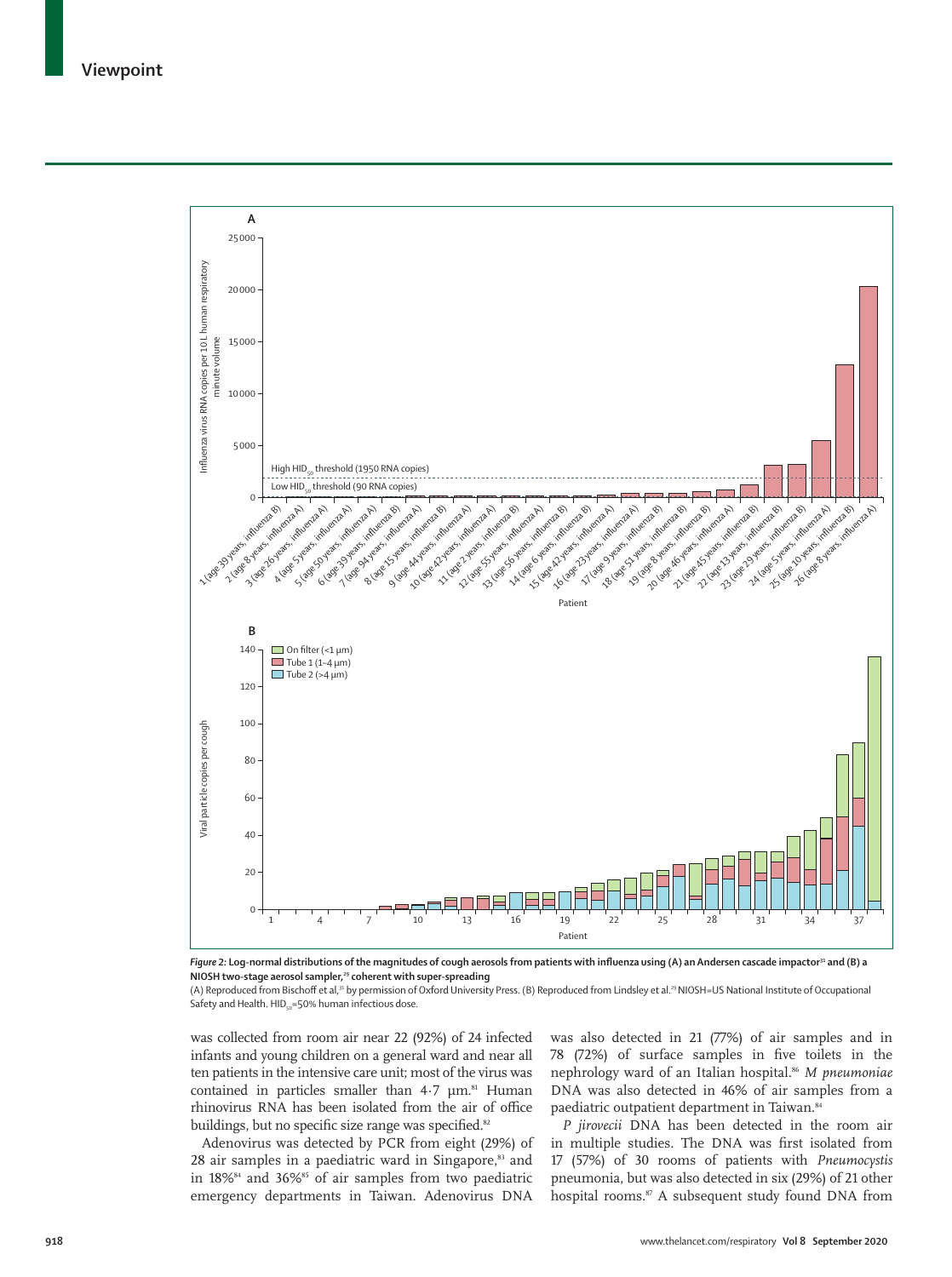|                                                               | Pathogen, n/N (%)<br>patients                                                            | Containment<br>method and<br>sampling time     | Aerosol sampling method                                                                                         | Particle size range (µm; % of<br>total aerosol)                                                                                                                                      | Median CFU or viral copies<br>(range)                                                                                                                                                  | Comment                                                                   |
|---------------------------------------------------------------|------------------------------------------------------------------------------------------|------------------------------------------------|-----------------------------------------------------------------------------------------------------------------|--------------------------------------------------------------------------------------------------------------------------------------------------------------------------------------|----------------------------------------------------------------------------------------------------------------------------------------------------------------------------------------|---------------------------------------------------------------------------|
| Sydney, NSW, Australia<br>(Gralton et al, 2013) <sup>32</sup> | Mixed viruses 31/52<br>(60%)                                                             | Custom unit<br>10 min                          | Andersen cascade impactor                                                                                       | $<$ 4.7; 25/31 (81%)                                                                                                                                                                 | Not measured                                                                                                                                                                           | HRV, RSV, influenza A,<br>and parainfluenza                               |
| Hong Kong, China<br>(Fabian et al, 2008) <sup>44</sup>        | Influenza A, 3/5 (60%);<br>Influenza B, 1/7 (14%)                                        | Oronasal face<br>mask 20 min                   | Teflon filters and optical<br>particle counter                                                                  | $<1$ ; > 87%                                                                                                                                                                         | (<3.2 to 20 viral particles)                                                                                                                                                           |                                                                           |
| Lowell, MA, USA<br>(Milton et al, 2013) <sup>45</sup>         | 34/37 (92%);<br>20 influenza A:<br>17 influenza B                                        | Head inside<br>cone-shaped<br>collector 30 min | Gesundheit-II: sit impactor<br>for coarse fraction; water<br>condenser plus slit impactor<br>for fine fraction  | ≤5 (fine fraction): 34/37 (92%)<br>>5 (coarse fraction):<br>16/37 (43%)                                                                                                              | Maximum viral copies:<br>Fine: $1.3 \times 10^5$<br>Coarse: $2.9 \times 10^4$                                                                                                          | Fine particles contained<br>8.8 times more virus<br>than coarse particles |
| College Park, MD, USA<br>(Yan et al, 2018) <sup>46</sup>      | 52/134 (39%) culture<br>positive in fine<br>aerosols;<br>coarse aerosols not<br>cultured | Head inside<br>cone-shaped<br>collector 30 min | Gesundheit-II: slit impactor<br>for coarse fraction; water<br>condenser plus slit impactor<br>for fine fraction | $\leq$ 5 (fine fraction):<br>166/218 (76%) PCR-positive<br>>5 (coarse fraction):<br>88/218 (40%) PCR-positive                                                                        | $\leq$ 5 (fine fraction): $3.8 \times 10^4$<br>geometric mean RNA copies<br>>5 (coarse fraction): 1.2 × 10 <sup>4</sup><br>geometric mean RNA copies                                   |                                                                           |
| Hong Kong (Leung<br>et al, 2020) <sup>47</sup>                | Mixed viruses<br>49/132 (37%)                                                            | Head inside<br>cone-shaped<br>collector 30 min | Gesundheit-II: slit impactor<br>for coarse fraction; water<br>condenser plus slit impactor<br>for fine fraction | $\leq$ 5 (fine fraction):<br>4/10 (40%) coronavirus,<br>19/34 (56%) rhinovirus<br>>5 (coarse fraction):<br>3/10 (30%) coronavirus,<br>6/23 (26%) influenza,<br>9/32 (28%) rhinovirus | Median $log_{10}$ copies; $\leq$ 5 (fine<br>fraction): coronavirus 0.3,<br>influenza 0.3, rhinovirus 1.8<br>>5 (coarse fraction):<br>coronavirus 0.3,<br>influenza 0.3, rhinovirus 0.3 |                                                                           |





Data extracted from primary references<sup>29,44</sup> for comparison. Influenza virus in exhaled breath is emitted in smaller particles than influenza virus in cough aerosols.

air samples taken at 1 m from the head of 15 (79·8%) of 19 patients, and in four  $(33.3\%)$  of 12 of samples taken 8 m away.88 Nosocomial transmission of *Pneumocystis* has been supported by the finding of air samples positive for the DNA in four (29%) of 14 air samples and in two (22%) of nine health-care workers exposed during bronchoscopy.89 Similarly, air samples were positive for *P jirovecii* DNA in seven (47%) of 15 critical-care unit rooms, and nine (8.8%) of 102 health-care workers had colonies.<sup>60</sup> This study was then extended to the detection of DNA from rooms of patients with *Pneumocystis* colonies (but without pneumonia).<sup>90-92</sup>

Few aerosol data were available from the SARS-CoV pandemic in 2003. In Toronto, air sampling with a slit sampler yielded two of ten samples that were positive for SARS-CoV by PCR but negative on viral culture. Both PCR and cultures were negative on 28 filter samples.<sup>93</sup> Retrospective analyses strongly suggested that airborne transmission probably occurred in Hong Kong.94–96 The Middle East Respiratory Syndrome (MERS) coronavirus was isolated from seven room air samples from dedicated MERS units in two South Korean hospitals. All seven were positive by PCR and four of seven were positive on viral culture.<sup>97</sup>

## **Infectious aerosols of SARS CoV-2**

Since the outbreak of COVID-19, there has been a question over airborne transmission of SARS-CoV-2. Similar to that seen with SARS-CoV, there was only a mild reduction in viability over a 3-h period in an experimental aerosol generated in a laboratory, consistent with a potential for airborne spread.98 To date, there are no published reports of cough aerosol or exhaled breath sampling from patients with COVID-19, but SARS-CoV-2 has been detected in the air of hospitals in China<sup>99</sup> and the USA.<sup>100</sup> The virus was detected in both surface and air samples in another hospital in Wuhan, China, with positive PCR tests on 14 (35%) of 40 air samples from the intensive care unit and two (12 $\cdot$ 5%) of 16 air samples from the general ward.<sup>101</sup> It appears that SARS-CoV-2 has the potential to be spread by all modes of transmission: direct contact (ie, person-toperson) and indirect contact (eg, via contaminated objects and aerosol).<sup>100</sup> It is not yet clear which mode occurs most frequently. Air sampling for SARS-CoV-2 was negative in three studies,102–104 but two included small numbers of patients in rooms with high rates of dilution ventilation,<sup>102,103</sup> and one study included a small number of air samples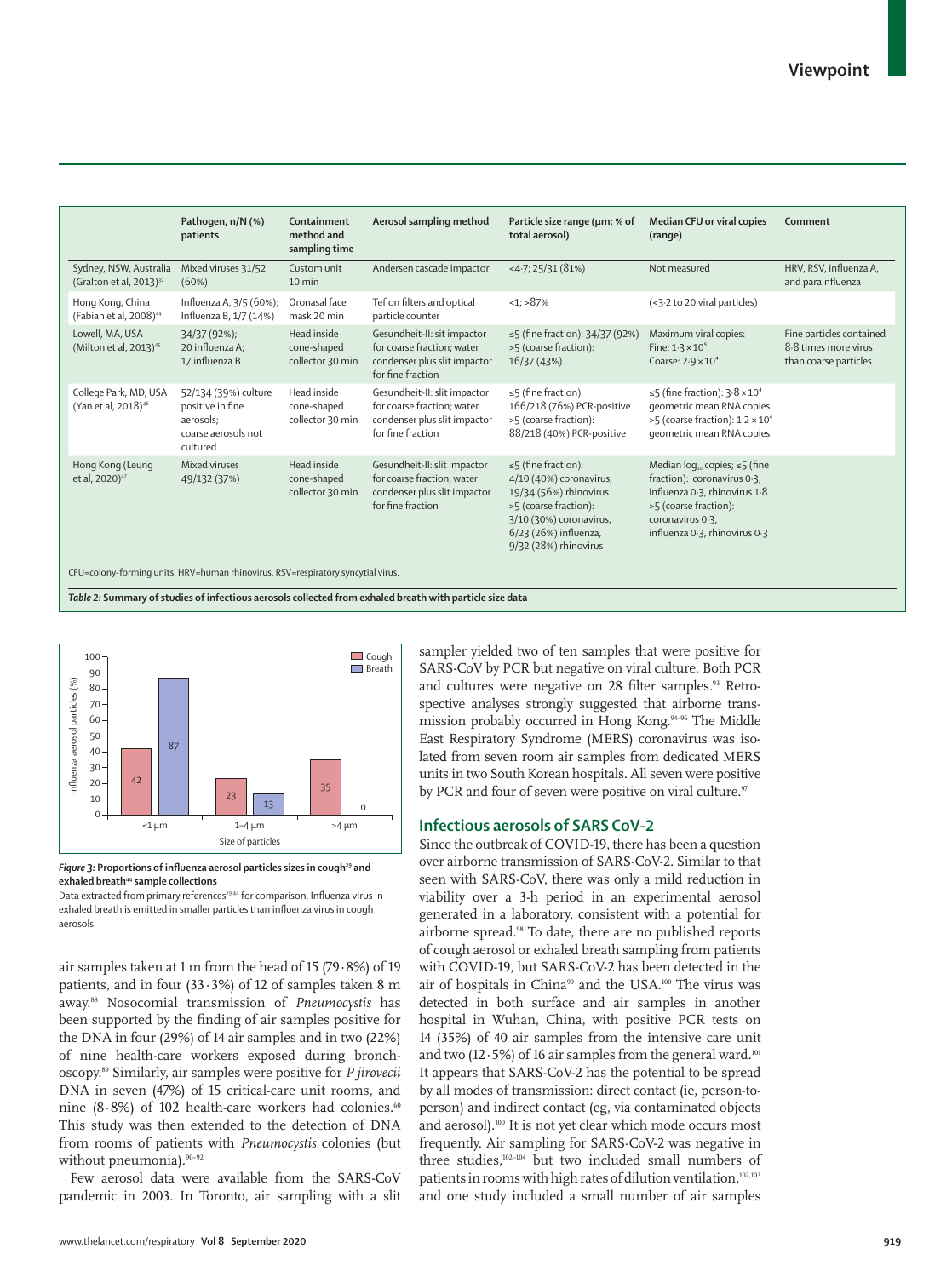using inefficient impinger devices.<sup>104</sup> The outbreaks of COVID-19 in nursing homes, $105$  choirs, $106$  and correctional facilities<sup>107</sup> are reminiscent of tuberculosis outbreaks and suggestive of both traditional airborne transmission and so-called super-spreading epidemiology.<sup>42,43,108</sup> Experiments using the golden hamster model have shown 100% efficient aerosol transmission among animals caged separately as well as by direct contact.<sup>109</sup>

## **A new paradigm of infectious aerosols**

These data show that infectious aerosols from humans exist in a wide range of particle sizes that are strikingly consistent across studies, methods, and pathogens. There is no evidence to support the concept that most respiratory infections are associated with primarily large droplet transmission. In fact, small particle aerosols are the rule, rather than the exception, contrary to current guidelines.<sup>12</sup> These small particles occur without a need for a prolonged time to allow for desiccation, and they are of a size that is immediately respirable. These data also add evidence that could update the current dichotomous infection control guidelines, as was proposed 9 years ago.<sup>110</sup>

The logic that transmission within close proximity defines respiratory droplet spread is fallacious, as small particle aerosols are in the highest concentration close to patients and dissipate with distance. There is epidemiological evidence of an increased risk of tuberculosis transmission within close proximity.111–113 Individuals sharing a bed with a source patient with tuberculosis are more likely to be infected than people sharing the same room; in turn, people sharing the same room as the source case have a higher risk than individuals in a different room.<sup>114-116</sup> An outbreak associated with an aerosol-generating device used to clean a tuberculous abscess revealed a gradient of tuberculin reactivity, with higher rates among patients in rooms closest to the source case's room.117 Physical distancing decreases transmission potential from pathogens in small particles as well as in large particles, although small particles have a greater capacity to travel further.

The variability of transmission among respiratory pathogens appears to be less dependent on the physical particle size emitted by the diseased person, as current guidelines suggest, but more by biological factors such as the size of the emitted inoculum, the ability of the pathogen to survive desiccation and other stresses of aerosolisation and airborne transport, and environmental factors such as air movement, temperature and humidity, and host defences.

## **Implications of infectious aerosol data for infection control practice**

Because of the large number of patients in health-care settings, health-care workers are likely to have frequent exposures to highly infectious cases. They might also have more cumulative inhaled doses and infections, although it is unknown if this is involved in the pathogenesis of COVID-19. Infection control measures might not only reduce the probability of infection, but might also reduce the size of the inhaled inoculum, which has been associated with disease severity in influenza<sup>118,119</sup> and other diseases.<sup>120</sup> This might be especially important for small particle aerosols, as 1 µm aerosols of *Bacillus anthracis* caused higher mortality in animals than 12 µm aerosols in a seminal study.<sup>121</sup>

## **Masks versus respirators**

Modelling studies<sup>122–124</sup> and simulated workplace protection studies $125-127$  in the USA have shown benefits of various types of respirators and little to no protection from surgical masks. A study in the UK found that surgical masks could reduce inert aerosol exposure by two times, but filtering facepiece respirators reduced the exposure by a factor of 100 or higher.128 In a study of influenza aerosols, surgical masks reduced exposure by an average of six times, but there was a wide range of reduction from  $1.1$  to 55 times, depending on the design of the mask.129 Two randomised trials<sup>130,131</sup> did not show any benefit of N95 respirators over surgical masks in reducing respiratory illnesses, and two showed that the respirators were protective.132,133 However, none of the trials used quantitative fit testing, and two had surprisingly low failure rates  $(1.1-2.6\%)$ <sup>132,133</sup> compared with 60% found in a panel study for the same N95 respirators.134 The low failure rates suggest a problem with fit testing.

Filtering facepiece respirators are only as effective as their fit, as the weak point of these respirators is the face-mask leak.135,136 Unfortunately, there has been little operational research on the process of fit-testing respirators for health-care workers. There is wide variability among filtering facepiece respirators, and "it may be of more benefit…to wear a respirator model with good-fitting characteristics without fit testing than to wear a respirator model with poor-fitting characteristics after passing a fittest."134 Similarly, there are some surgical masks that offer good protection, but as they are not certified or regulated as devices for respiratory protection, it is difficult to know which is the best to use. There is a pressing need for research in this area. Face shields can decrease inhalation exposures to wearers and surface contamination of filtering facepiece respirators by aerosol particles of a median diameter of 8·5 µm by 96% and 97%, respectively, but they only reduce inhalation exposures to smaller particle aerosols of  $3.4 \,\mathrm{\upmu m}$  by 23%.<sup>137</sup>

## **Masks to prevent transmission from the wearer**

Although surgical masks offer little protection from inhaled agents, they have a role in protecting healthcare workers when worn by patients. Placing surgical masks on patients with multidrug-resistant tuberculosis decreased transmission to guinea pigs by 56%,<sup>138</sup> and masking of patients with cystic fibrosis reduced *P aeruginosa* air contamination by 8%.139 Surgical masks reduced the quantity of influenza viral RNA by 2·8 times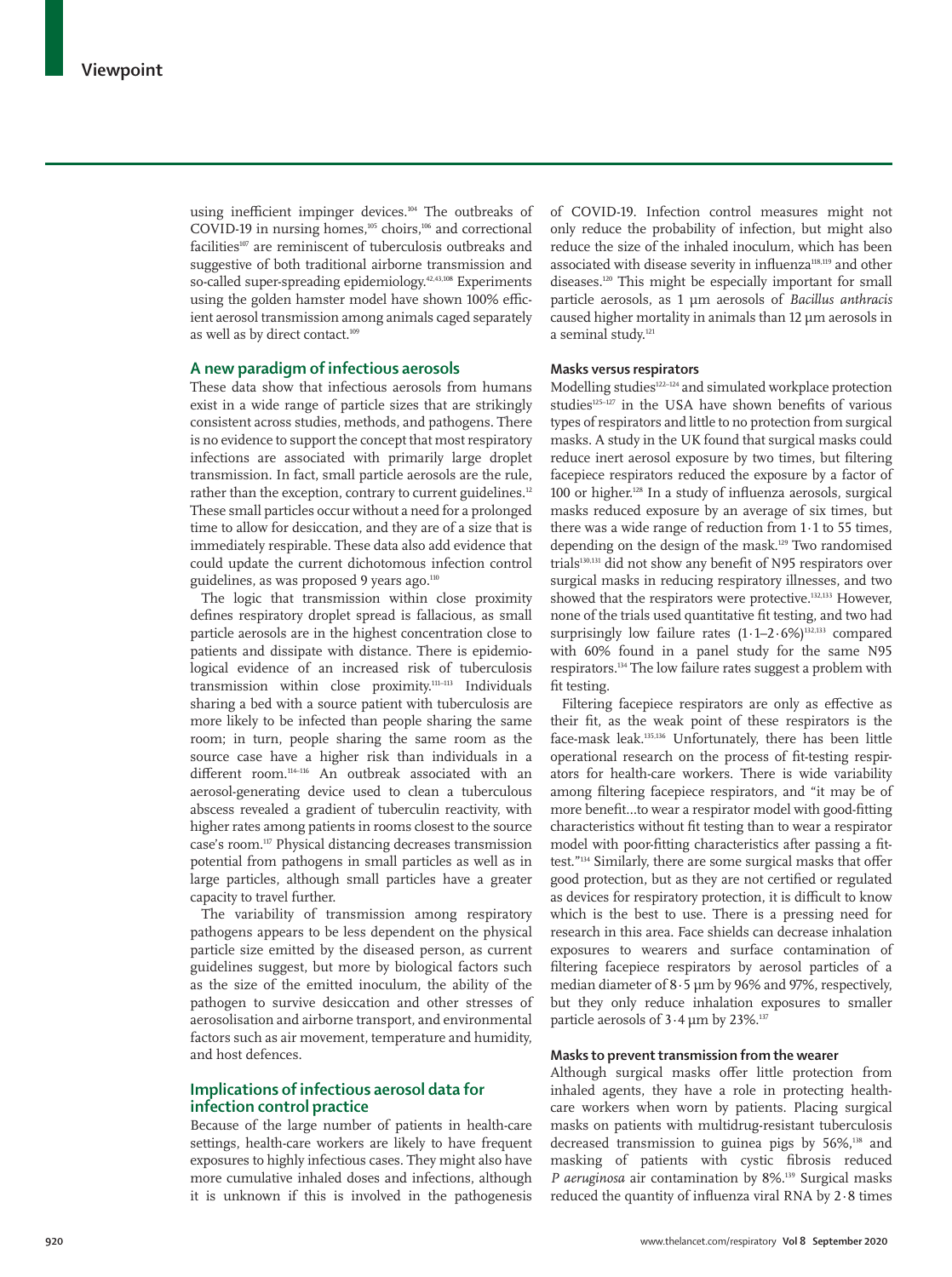in small particles and by 25 times in large ones.<sup>45</sup> More recently, surgical masks effectively reduced large droplets (>5 µm) of seasonal coronaviruses from three of ten patients to 0 of 11 ( $p=0.09$ ) and small aerosols ( $\leq 5 \text{ }\mu\text{m}$ ) from four of ten patients to 0 of 11 (p= $0.04$ ).<sup>47</sup> Similarly, surgical masks reduced droplets of influenza from six of 23 to one of 27 ( $p=0.04$ ). However, the reduction in influenza small aerosols (<5 µm) was not significant. There is mounting evidence suggesting that the wearing of masks can reduce transmission of SARS-CoV-2 in community and health-care settings.<sup>140</sup>

A major limitation to much of the data on infectious aerosols of viruses is the reliance on PCR findings; few studies have evaluated viability using cell cultures or other methods. Viability itself can be difficult to assess. Aerosolisation from the respiratory tract produces multiple stresses on microbes that can decrease their viability, usually defined by the ability to be cultured. Indoors, desiccation predominates, but temperature, radiation, oxygen, ozone and its reaction products, and other exposures can also damage viral lipids, proteins, and nucleic acids.141 Aerosol sampling itself can produce additional stresses, including mechanical trauma, additional desiccation, and injury in post-sampling processes and extraction.142 PCR assays are usually easier to do logistically than using cell cultures for viral sampling. For example, our group was able to directly sample influenza virus onto monolayers of cell cultures in the laboratory, but this proved impractical for transport to and from clinical sites because of the sensitivity of the cells to spillage and pH stresses.<sup>143</sup> These multiple factors, as well as inherent physical inefficiencies of air samplers, suggest that most infectious aerosol data are probably underestimates of the exposures to health-care workers.

Obviously, infectious individuals breathe continuously 24 h per day, but there are no data on possible circadian rhythms or variability in output. By contrast, coughing can be very paroxysmal and sporadic. Although 24-h cough frequency can be measured, it has not been linked to aerosol production. There is only one study of the association between cough aerosol production by tuberculosis index cases and new infections in exposed contacts;34 however, no studies have documented transmission of any respiratory infections exclusively via large respiratory droplets or fomites. Although the data reviewed here indicate that there are small proportions of patients who are highly infectious and probably superspreaders,<sup>42,43</sup> until a diagnostic test or other method is available to identify them, we must consider all patients with respiratory pathogens as potentially infectious.

## **Discussion**

This Viewpoint suggests that infection control guidelines should be re-evaluated to account for the predominance of small particles within infectious aerosols. Protective devices available to health-care workers have a range of protection, increasing from surgical masks to filtering facepiece

## **Search strategy and selection criteria**

References in the English language for this Viewpoint were identified through searches of PubMed for articles published from 1966 to June, 2020, with the terms "particles", "health care workers", "coronavirus", "COVID-19", "SARS Co-V-2", "cough aerosols", "exhaled breath", "TB", "air", "influenza", "respirators", "personal respiratory protection. Some papers known to the author were located using Google Scholar if not found in PubMed.

respirators to powered air-purifying respirators. Although these are indicated for close encounters, their limitations highlight the need for improved administrative controls, such as more rapid diagnosis and isolation, and the development of vaccines and treatments. These data support calls for the recognition of aerosol (ie, traditional airborne) transmission of SARS-CoV-2.144 This could facilitate the use of enhanced dilution and directional ventilation and other environmental control options—eg, air disinfection with ultraviolet germicidal irradiation,<sup>145</sup> which might be especially helpful in congregate settings such as nursing homes. Implementation of improved infection control measures could prevent future morbidity and mortality among health-care workers.

#### **Contributors**

I am funded entirely by the Division of Intramural Research, Pulmonary Branch, National Heart, Lung and Blood Institute (NHLBI), National Institutes of Health (NIH), Bethesda, MD, USA. I conceived this paper, and did all the searches, manuscript drafts, and revisions. No medical writers were used. The views presented here are mine alone and do not represent official policy of the NIH, NHLBI, or any other organisation.

## **Declaration of interests**

I declare no competing interests.

## **References**

- 1 Chou R, Dana T, Buckley DI, Selph S, Fu R, Totten AM. Epidemiology of and risk factors for coronavirus infection in health care workers: a living rapid review. *Ann Intern Med* 2020; published online May 5. https://doi.org/10.7326/M20-1632.
- 2 WHO. Modes of transmission of virus causing COVID-19: implications for IPC precaution recommendations. Geneva: World Health Organization. March 29, 2020. https://www.who.int/publicationsdetail/modes-of-transmission-of-virus-causing-covid-19-implicationsfor-ipc-precaution-recommendations (accessed April 13, 2020).
- Public Health England. Guidance on infection prevention and control for COVID-19. Jan 10, 2020; update May 3, 2020. https://www.gov.uk/ government/publications/wuhan-novel-coronavirus-infectionprevention-and-control (accessed May 25, 2020).
- 4 US Centers for Disease Control and Prevention. Interim infection prevention and control recommendations for patients with suspected or confirmed coronavirus disease 2019 (COVID-19) in healthcare settings. 2020. https://www.cdc.gov/coronavirus/2019 ncov/hcp/infection-control-recommendations.html (accessed April 13, 2020).
- 5 Fennelly KP. Personal respiratory protection against *Mycobacterium tuberculosis*. *Clin Chest Med* 1997; **18:** 1–17.
- 6 CADTH Rapid Response Reports. Respiratory precautions for protection from bioaerosols or infectious agents: a review of the clinical effectiveness and guidelines. Ottawa: Canadian Agency for Drugs and Technologies in Health, 2014.
- 7 Bartoszko JJ, Farooqi MAM, Alhazzani W, Loeb M. Medical masks vs N95 respirators for preventing COVID-19 in health care workers a systematic review and meta-analysis of randomized trials. *Influenza Other Respir Viruses* 2020; **14:** 365–73.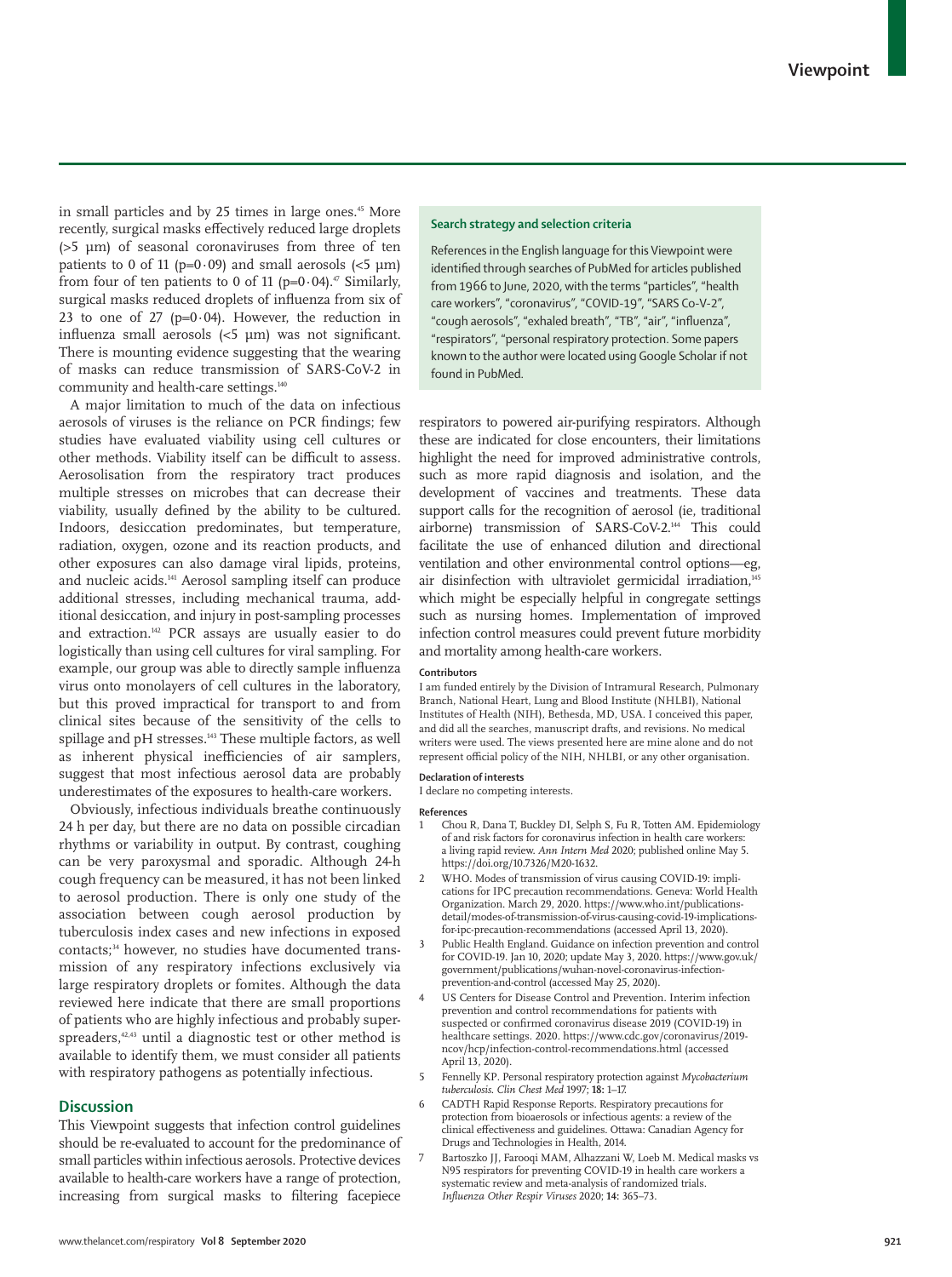- of masks and respirators to prevent transmission of influenza: a systematic review of the scientific evidence. *Influenza Other Respir Viruses* 2012; **6:** 257–67.
- 9 Long Y, Hu T, Liu L, et al. Effectiveness of N95 respirators versus surgical masks against influenza: a systematic review and metaanalysis. *J Evid Based Med* 2020; **13:** 93–101.
- Smith JD, MacDougall CC, Johnstone J, Copes RA, Schwartz B, Garber GE. Effectiveness of N95 respirators versus surgical masks in protecting health care workers from acute respiratory infection: a systematic review and meta-analysis. *CMAJ* 2016; **188:** 567–74.
- 11 Verbeek JH, Rajamaki B, Ijaz S, et al. Personal protective equipment for preventing highly infectious diseases due to exposure to contaminated body fluids in healthcare staff. *Cochrane Database Syst Rev* 2020; **5:** CD011621.
- **92** www.thelancet.com/respiratory **Companying** and the september 2022 with the separatory in the separatory in the separatory in the separatory in the separatory in the separatory in the separatory in the separatory in t 12 Siegel JD, Rhinehart E, Jackson M, Chiarello L, Health Care Infection Control Practices Advisory Committee. 2007 Guideline for isolation precautions: preventing transmission of infectious agents in health care settings. *Am J Infect Control* 2007; **35:** S65–164.
	- 13 Brankston G, Gitterman L, Hirji Z, Lemieux C, Gardam M. Transmission of influenza A in human beings. *Lancet Infect Dis* 2007; **7:** 257–65.
	- 14 Tellier R. Transmission of influenza A in human beings. *Lancet Infect Dis* 2007; **7:** 759–60.
	- 15 Wong TW, Lee CK, Tam W, et al. Cluster of SARS among medical students exposed to single patient, Hong Kong. *Emerg Infect Dis* 2004; **10:** 269–76.
	- 16 Wells WF. Aerodynamics of droplet nuclei. In: Airborne contagion and air hygiene: an ecological study of droplet infections. Cambridge: Harvard University Press, 1955: 13–19.
	- Brown JH, Cook KM, Ney FG, Hatch T. Influence of particle size upon the retention of particulate matter in the human lung. *Am J Public Health Nations Health* 1950; **40:** 450–80.
	- 18 Harper GJ, Morton JD. The respiratory retention of bacterial aerosols: experiments with radioactive spores. *J Hyg* 1953; **51:** 372–85.
	- 19 Bourouiba L. Turbulent gas clouds and respiratory pathogen emissions: potential implications for reducing transmission of COVID-19. *JAMA* 2020; published online March 26. DOI:10.1001/ jama.2020.4756.
	- 20 Tang JW, Settles GS. Images in clinical medicine. Coughing and aerosols. *N Engl J Med* 2008; **359:** e19.
	- 21 Xie X, Li Y, Chwang AT, Ho PL, Seto WH. How far droplets can move in indoor environments–revisiting the Wells evaporation-falling curve. *Indoor Air* 2007; **17:** 211–25.
	- 22 Bahl P, Doolan C, De Silva C, Chughtai AA, Bourouiba L, Macintyre CR. Airborne or droplet precautions for health workers treating COVID-19? *J Infect Dis* 2020; published online April 16. DOI:10.1093/ infdis/jiaa189.
	- 23 Fennelly KP, Martyny JW, Fulton KE, Orme IM, Cave DM, Heifets LB. Cough-generated aerosols of *Mycobacterium tuberculosis*: a new method to study infectiousness. *Am J Respir Crit Care Med* 2004; **169:** 604–09.
	- 24 Fennelly KP, Jones-Lopez EC, Ayakaka I, et al. Variability of infectious aerosols produced during coughing by patients with pulmonary tuberculosis. *Am J Respir Crit Care Med* 2012; **186:** 450–57.
	- 25 Patterson B, Morrow C, Singh V, et al. Detection of *Mycobacterium tuberculosis* bacilli in bio-aerosols from untreated TB patients. *Gates Open Research* 2018; **1:** 11.
	- 26 Theron G, Limberis J, Venter R, et al. Bacterial and host determinants of cough aerosol culture positivity in patients with drug-resistant versus drug-susceptible tuberculosis. *Nature Med* 2020; published online June 29. https://doi.org/10.1038/s41591-020-0940-2.
	- 27 Wainwright CE, France MW, O'Rourke P, et al. Cough-generated aerosols of *Pseudomonas aeruginosa* and other Gram-negative bacteria from patients with cystic fibrosis. *Thorax* 2009; **64:** 926–31.
	- 28 Knibbs LD, Johnson GR, Kidd TJ, et al. Viability of *Pseudomonas aeruginosa* in cough aerosols generated by persons with cystic fibrosis. *Thorax* 2014; **69:** 740–45.
	- 29 Lindsley WG, Blachere FM, Thewlis RE, et al. Measurements of airborne influenza virus in aerosol particles from human coughs. *PLoS One* 2010; **5:** e15100.
	- 30 Lindsley WG, Pearce TA, Hudnall JB, et al. Quantity and size distribution of cough-generated aerosol particles produced by influenza patients during and after illness. *J Occup Environ Hyg* 2012; **9:** 443–49.
- 31 Bischoff WE, Swett K, Leng I, Peters TR. Exposure to influenza virus aerosols during routine patient care. *J Infect Dis* 2013; **207:** 1037–46.
- 32 Gralton J, Tovey ER, McLaws ML, Rawlinson WD. Respiratory virus RNA is detectable in airborne and droplet particles. *J Med Virol* 2013; **85:** 2151–59.
- 33 Acuña-Villaorduña C, Schmidt-Castellani LG, Marques-Rodrigues P, et al. Cough-aerosol cultures of *Mycobacterium tuberculosis* in the prediction of outcomes after exposure. A household contact study in Brazil. *PLoS One* 2018; **13:** e0206384.
- 34 Jones-Lopez EC, Namugga O, Mumbowa F, et al. Cough aerosols of *Mycobacterium tuberculosis* predict new infection: a household contact study. *Am J Respir Crit Care Med* 2013; **187:** 1007–15.
- 35 Huynh KN, Oliver BG, Stelzer S, Rawlinson WD, Tovey ER. A new method for sampling and detection of exhaled respiratory virus aerosols. *Clin Infect Dis* 2008; **46:** 93–95.
- 36 Lindsley WG, Blachere FM, Beezhold DH, et al. Viable influenza A virus in airborne particles expelled during coughs versus exhalations. *Influenza Other Respir Viruses* 2016; **10:** 404–13.
- 37 Lindsley WG, Noti JD, Blachere FM, et al. Viable Influenza A virus in airborne particles from human coughs. *J Occup Environ Hyg*  2015; **12:** 107–13.
- 38 Stelzer-Braid S, Oliver BG, Blazey AJ, et al. Exhalation of respiratory viruses by breathing, coughing, and talking. *J Med Virol* 2009; **81:** 1674–79.
- 39 Stelzer-Braid S, Tovey ER, Willenborg CM, et al. Absence of back to school peaks in human rhinovirus detections and respiratory symptoms in a cohort of children with asthma. *J Med Virol* 2016; **88:** 578–87.
- Johnson DF, Druce JD, Birch C, Grayson ML. A quantitative assessment of the efficacy of surgical and N95 masks to filter influenza virus in patients with acute influenza infection. *Clin Infect Dis* 2009; **49:** 275–77.
- 41 Fennelly KP. Variability of airborne transmission of *Mycobacterium tuberculosis*: implications for control of tuberculosis in the HIV era. *Clin Infect Dis* 2007; **44:** 1358–60.
- Galvani AP, May RM. Epidemiology: dimensions of superspreading. *Nature* 2005; **438:** 293–95.
- 43 Lloyd-Smith JO, Schreiber SJ, Kopp PE, Getz WM. Superspreading and the effect of individual variation on disease emergence. *Nature* 2005; **438:** 355–59.
- 44 Fabian P, McDevitt JJ, DeHaan WH, et al. Influenza virus in human exhaled breath: an observational study. *PLoS One* 2008; **3:** e2691.
- 45 Milton DK, Fabian MP, Cowling BJ, Grantham ML, McDevitt JJ. Influenza virus aerosols in human exhaled breath: particle size, culturability, and effect of surgical masks. *PLoS Pathog* 2013; **9:** e1003205.
- 46 Yan J, Grantham M, Pantelic J, et al. Infectious virus in exhaled breath of symptomatic seasonal influenza cases from a college community. *Proc Natl Acad Sci USA* 2018; **115:** 1081–86.
- 47 Leung NHL, Chu DKW, Shiu EYC, et al. Respiratory virus shedding in exhaled breath and efficacy of face masks. *Nat Med* 2020; **26:** 676–80.
- 48 Tovey ER, Stelzer-Braid S, Toelle BG, et al. Rhinoviruses significantly affect day-to-day respiratory symptoms of children with asthma. *J Allergy Clin Immunol* 2015; **135:** 663–69.
- 49 Bake B, Larsson P, Ljungkvist G, Ljungström E, Olin AC. Exhaled particles and small airways. *Respir Res* 2019; **20:** 8.
- 50 Houspie L, De Coster S, Keyaerts E, et al. Exhaled breath condensate sampling is not a new method for detection of respiratory viruses. *Virol J* 2011; **8:** 98.
- 51 St George K, Fuschino ME, Mokhiber K, Triner W, Spivack SD. Exhaled breath condensate appears to be an unsuitable specimen type for the detection of influenza viruses with nucleic acid-based methods. *J Virol Methods* 2010; **163:** 144–46.
- 52 Turchiarelli V, Schinkel J, Molenkamp R, et al. Repeated virus identification in the airways of patients with mild and severe asthma during prospective follow-up. *Allergy* 2011; **66:** 1099–106.
- 53 Carpagnano GE, Lacedonia D, Natalicchio MI, et al. Viral colonization in exhaled breath condensate of lung cancer patients: possible role of EBV and CMV. *Clin Respir J* 2018; **12:** 418–24.
- 54 Costa C, Bucca C, Bergallo M, Solidoro P, Rolla G, Cavallo R. Unsuitability of exhaled breath condensate for the detection of herpesviruses DNA in the respiratory tract. *J Virol Methods* 2011; **173:** 384–86.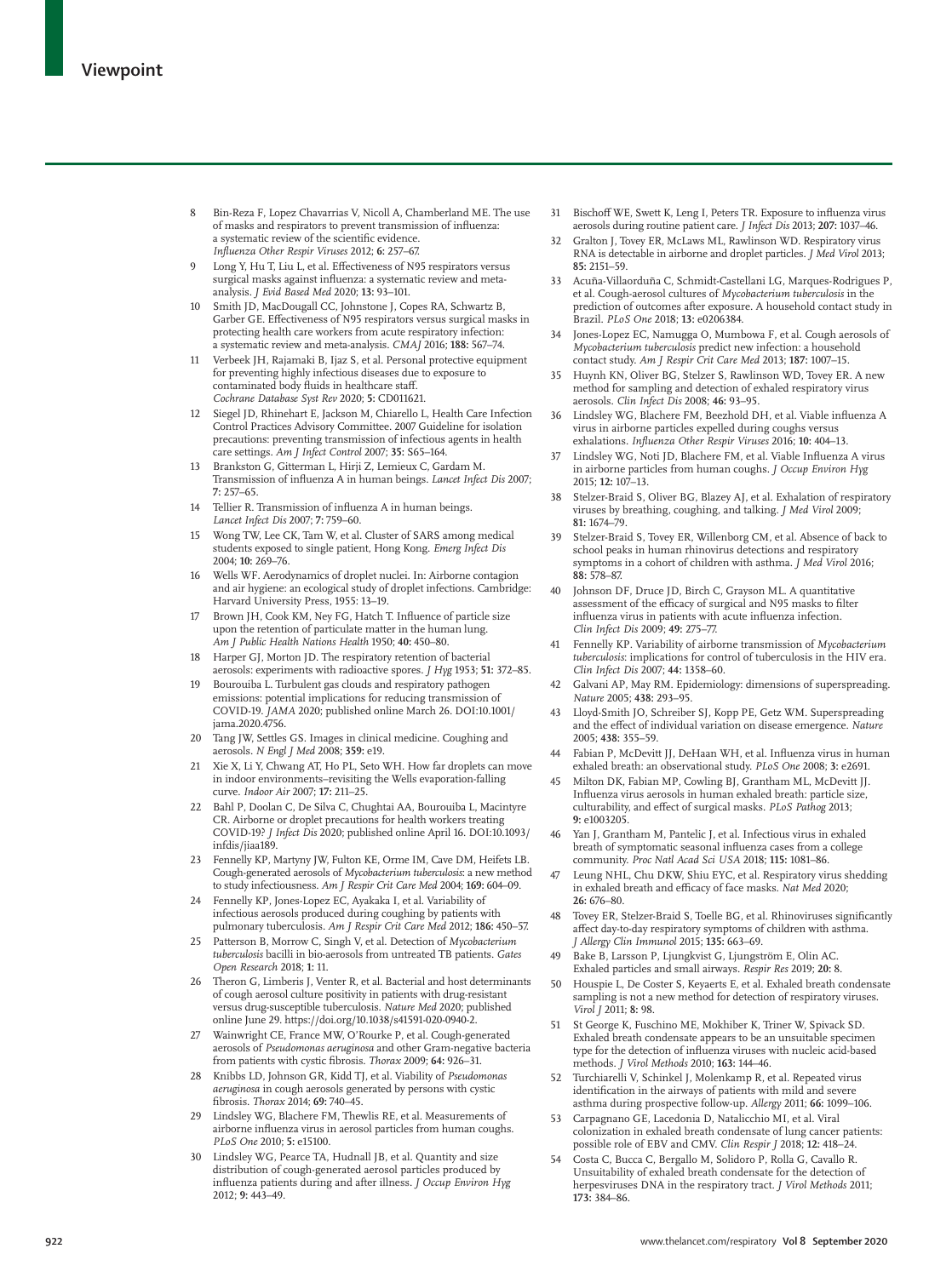- 55 Carpagnano GE, Koutelou A, Natalicchio MI, et al. HPV in exhaled breath condensate of lung cancer patients. *Br J Cancer* 2011; **105:** 1183–90.
- 56 Chikasue K, Kimura M, Ikeda K, et al. Detection of *Torque teno* virus DNA in exhaled breath by polymerase chain reaction. *Acta Med Okayama* 2012; **66:** 387–97.
- 57 Zheng Y, Chen H, Yao M, Li X. Bacterial pathogens were detected from human exhaled breath using a novel protocol. *J Aerosol Science* 2018; **117:** 224–34.
- 58 Zakharkina T, Koczulla AR, Mardanova O, Hattesohl A, Bals R. Detection of microorganisms in exhaled breath condensate during acute exacerbations of COPD. *Respirology* 2011; **16:** 932–38.
- 59 Carpagnano GE, Malerba M, Lacedonia D, et al. Analysis of the fungal microbiome in exhaled breath condensate of patients with asthma. *Allergy Asthma Proc* 2016; **37:** 41–46.
- 60 Valade S, Azoulay E, Damiani C, Derouin F, Totet A, Menotti J. *Pneumocystis jirovecii* airborne transmission between critically ill patients and health care workers. *Intensive Care Med* 2015; **41:** 1716–18.
- 61 Jain R, Schriever CA, Danziger LH, Cho SH, Rubinstein I. The IS6110 repetitive DNA element of *Mycobacterium tuberculosis* is not detected in exhaled breath condensate of patients with active pulmonary tuberculosis. *Respiration* 2007; **74:** 329–33.
- 62 Kawada H, Yamazato M, Shinozawa Y, et al. [Exhaled breathgenerated aerosols of *Mycobacterium tuberculosis* in patients with active pulmonary tuberculosis during normal breathing]. *Kekkaku* 2008; **83:** 387–91.
- 63 Schreiber J, Meyer C, Rusch-Gerdes S, et al. *Mycobacterium tuberculosis* gene-amplification in breath condensate of patients with lung tuberculosis. *Eur J Med Res* 2002; **7:** 290–91.
- Wan GH, Lu SC, Tsai YH. Polymerase chain reaction used for the detection of airborne *Mycobacterium tuberculosis* in health care settings. *Am J Infect Control* 2004; **32:** 17–22.
- 65 Shaikh A, Sriraman K, Vaswani S, Oswal V, Mistry N. Detection of *Mycobacterium tuberculosis* RNA in bioaerosols from pulmonary tuberculosis patients. *Int J Infect Dis* 2019; **86:** 5–11.
- Williams CM, Abdulwhhab M, Birring SS, et al. Exhaled *Mycobacterium tuberculosis* output and detection of subclinical disease by face-mask sampling: prospective observational studies. *Lancet Infect Dis* 2020; **20:** 607–17.
- 67 Patterson B, Wood R. Is cough really necessary for TB transmission? *Tuberculosis* 2019; **117:** 31–35.
- 68 Rothe C, Schunk M, Sothmann P, et al. Transmission of 2019-nCoV infection from an asymptomatic contact in Germany. *N Engl J Med* 2020; **382:** 970–71.
- 69 Sawyer MH, Chamberlin CJ, Wu YN, Aintablian N, Wallace MR. Detection of varicella-zoster virus DNA in air samples from hospital rooms. *J Infect Dis* 1994; **169:** 91–94.
- 70 Bischoff WE, McNall RJ, Blevins MW, et al. Detection of measles virus RNA in air and surface specimens in a hospital setting. *J Infect Dis* 2016; **213:** 600–03.
- 71 Vadrot C, Bex V, Mouilleseaux A, Squinazi F, Darbord JC. Detection of *Mycobacterium tuberculosis* complex by PCR in hospital air samples. *J Hosp Infect* 2004; **58:** 262–67.
- 72 Mastorides SM, Oechler RL, Greene JN, Sinnott JT, Sandin RL. Detection of airborne *Mycobacterium tuberculosis* by air filtration and polymerase chain reaction. *Clin Infect Dis* 1997; **25:** 756.
- 73 Zhang B, Wang Z, Tong X. Methods for detecting mycobacterium tuberculosis in the air of wards for tuberculosis patients. *Zhonghua Jie He He Hu Xi Za Zhi* 1997; **20:** 101–03 (in Chinese).
- 74 Matuka O, Singh TS, Bryce E, et al. Pilot study to detect airborne *Mycobacterium tuberculosis* exposure in a South African public healthcare facility outpatient clinic. *J Hosp Infect* 2015; **89:** 192–96.
- Blachere FM, Lindsley WG, Pearce TA, et al. Measurement of airborne influenza virus in a hospital emergency department. *Clin Infect Dis* 2009; **48:** 438–40.
- 76 Lindsley WG, Blachere FM, Davis KA, et al. Distribution of airborne influenza virus and respiratory syncytial virus in an urgent care medical clinic. *Clin Infect Dis* 2010; **50:** 693–98.
- Leung NHL, Zhou J, Chu DKW, et al. Quantification of influenza virus RNA in aerosols in patient rooms. *PLoS One* 2016; **11:** e0148669.
- 78 Yip L, Finn M, Granados A, et al. Influenza virus RNA recovered from droplets and droplet nuclei emitted by adults in an acute care setting. *J Occup Environ Hyg* 2019; **16:** 341–48.
- 79 Rule AM, Apau O, Ahrenholz SH, et al. Healthcare personnel exposure in an emergency department during influenza season. *PLoS One* 2018; **13:** e0203223.
- 80 Shiu EYC, Huang W, Ye D, et al. Frequent recovery of influenza A but not influenza B virus RNA in aerosols in pediatric patient rooms. *Indoor Air* 2020; published online March 23. https//:doi.org.10.1111/ina.12669.
- 81 Kulkarni H, Smith CM, Lee DDH, Hirst RA, Easton AJ, O'Callaghan C. Evidence of respiratory syncytial virus spread by aerosol. Time to revisit infection control strategies? *Am J Respir Crit Care Med* 2016; **194:** 308–16.
- 82 Myatt TA, Johnston SL, Zuo Z, et al. Detection of airborne rhinovirus and its relation to outdoor air supply in office environments. *Am J Respir Crit Care Med* 2004; **169:** 1187–90.
- 83 Yadana S, Coleman KK, Nguyen TT, et al. Monitoring for airborne respiratory viruses in a general pediatric ward in Singapore. *J Public Health Res* 2019; **8:** 1407.
- Wan G-H, Huang C-G, Huang Y-C, et al. Surveillance of airborne adenovirus and *Mycoplasma pneumoniae* in a hospital pediatric department. *PLoS One* 2012; **7:** e33974.
- 85 Tseng CC, Chang LY, Li CS. Detection of airborne viruses in a pediatrics department measured using real-time qPCR coupled to an air-sampling filter method. *J Environ Health* 2010; **73:** 22–28.
- Verani M, Bigazzi R, Carducci A. Viral contamination of aerosol and surfaces through toilet use in health care and other settings. *Am J Infect Control* 2014; **42:** 758–62.
- 87 Bartlett MS, Vermund SH, Jacobs R, et al. Detection of *Pneumocystis carinii* DNA in air samples: likely environmental risk to susceptible persons. *J Clin Microbiol* 1997; **35:** 2511–13.
- 88 Choukri F, Menotti J, Sarfati C, et al. Quantification and spread of *Pneumocystis jirovecii* in the surrounding air of patients with *Pneumocystis* pneumonia. *Clin Infect Dis* 2010; **51:** 259–65.
- 89 Morilla R, Martínez-Rísquez MT, De La Horra C, et al. Airborne acquisition of *Pneumocystis* in bronchoscopy units: a hidden danger to healthcare workers. *Med Mycol* 2018; published online Oct 4. https//:doi.org.10.1093/mmy/myy093.
- 90 Fréalle E, Valade S, Guigue N, et al. Diffusion of *Pneumocystis jiroveci*i in the surrounding air of patients with *Pneumocystis* colonization: frequency and putative risk factors. *Med Mycol* 2017: **55:** 568–72.
- 91 Le Gal S, Pougnet L, Damiani C, et al. *Pneumocystis jirovecii* in the air surrounding patients with *Pneumocystis* pulmonary colonization. *Diagn Microbiol Infect Dis* 2015; **82:** 137–42.
- 92 Pougnet L, Grall A, Moal M-C, et al. *Pneumocystis jirovecii* exhalation in the course of *Pneumocystis* pneumonia treatment. *Infect Control Hosp Epidemiol* 2018; **39:** 627–30.
- 93 Booth TF, Kournikakis B, Bastien N, et al. Detection of airborne severe acute respiratory syndrome (SARS) coronavirus and environmental contamination in SARS outbreak units. *J Infect Dis* 2005; **191:** 1472–77.
- 94 Li Y, Huang X, Yu ITS, Wong TW, Qian H. Role of air distribution in SARS transmission during the largest nosocomial outbreak in Hong Kong. *Indoor Air* 2005; **15:** 83–95.
- 95 Yu IT, Li Y, Wong TW, et al. Evidence of airborne transmission of the severe acute respiratory syndrome virus. *N Engl J Med* 2004; **350:** 1731–39.
- 96 Yu ITS, Qiu H, Tse LA, Wong TW. Severe acute respiratory syndrome beyond Amoy Gardens: completing the incomplete legacy. *Clin Infect Dis* 2014; **58:** 683–86.
- Kim S-H, Chang SY, Sung M, et al. Extensive viable Middle East Respiratory Syndrome (MERS) coronavirus contamination in air and surrounding environment in MERS isolation wards. *Clin Infect Dis* 2016; **63:** 363–69.
- Van Doremalen N, Bushmaker T, Morris DH, et al. Aerosol and surface stability of SARS-CoV-2 as compared with SARS-CoV-1. *N Engl J Med* 2020; **382:** 1564–67.
- 99 Liu Y, Ning Z, Chen Y, et al. Aerodynamic analysis of SARS-CoV-2 in two Wuhan hospitals. *Nature* 2020; **582:** 557–60.
- 100 Santarpia JL, Rivera DN, Herrera V, et al. Aerosol and surface transmission potential of SARS-CoV-2. *medRxiv* 2020; published online June 3. https://doi.org/2020.03.23.20039446 (preprint).
- Guo Z-D, Wang Z-Y, Zhang S-F, et al. Aerosol and surface distribution of severe acute respiratory syndrome coronavirus 2 in hospital wards, Wuhan, China, 2020. *Emerg Infect Dis* 2020; **26:** 1583–91.